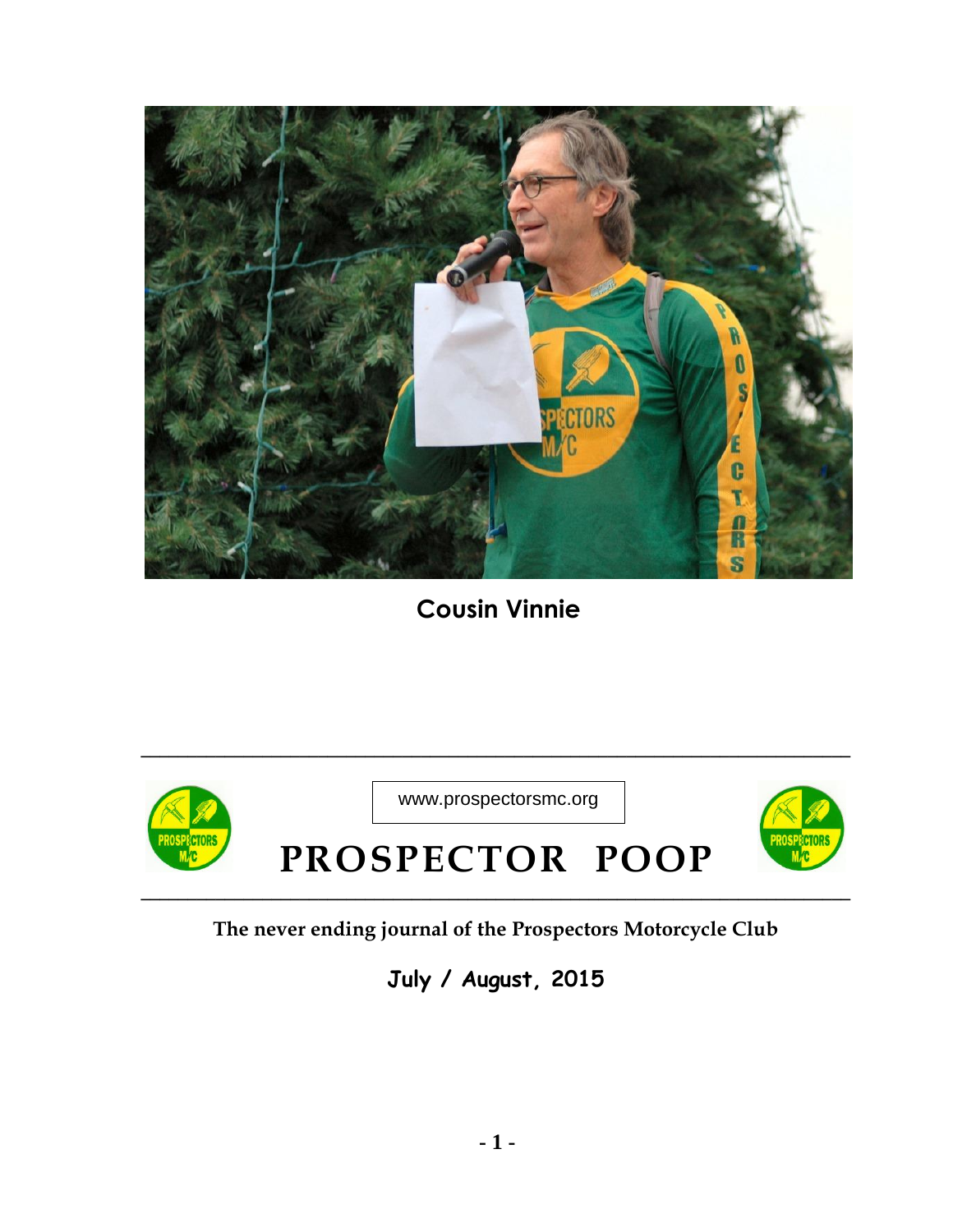**Vinnie Mandzak passed away peacefully at home on June 18, 2015, after a valiant battle with glioblastoma (brain cancer). He was 62 years young. Vinnie worked hard and he played harder. He loved riding his classic and vintage dirt bikes and was proud to be involved with the Prospectors for nearly 20 years - especially announcing the races. He always had a way of making the announcements his own, for instance he'd say, "Here comes Keith Kubachka in last place on a KX250, fueled by Coors Light." He was outgoing, funny and very generous. Besides marrying the woman of his dreams and having 3 wonderful sons, the highlight of his life was resurrecting the Catalina Grand Prix in 2010. After pulling off the amazing event, you can hear him say on video, "Honest to God I am so overwhelmed. I don't know how many times I've cried and just broke down." Well, the same can be said for us as we think of Vinnie. He was one-of-a-kind and will be truly missed by all.** 

**Sincerely, Keith Kubachka Cousin and Friend to Vinnie for Life** 

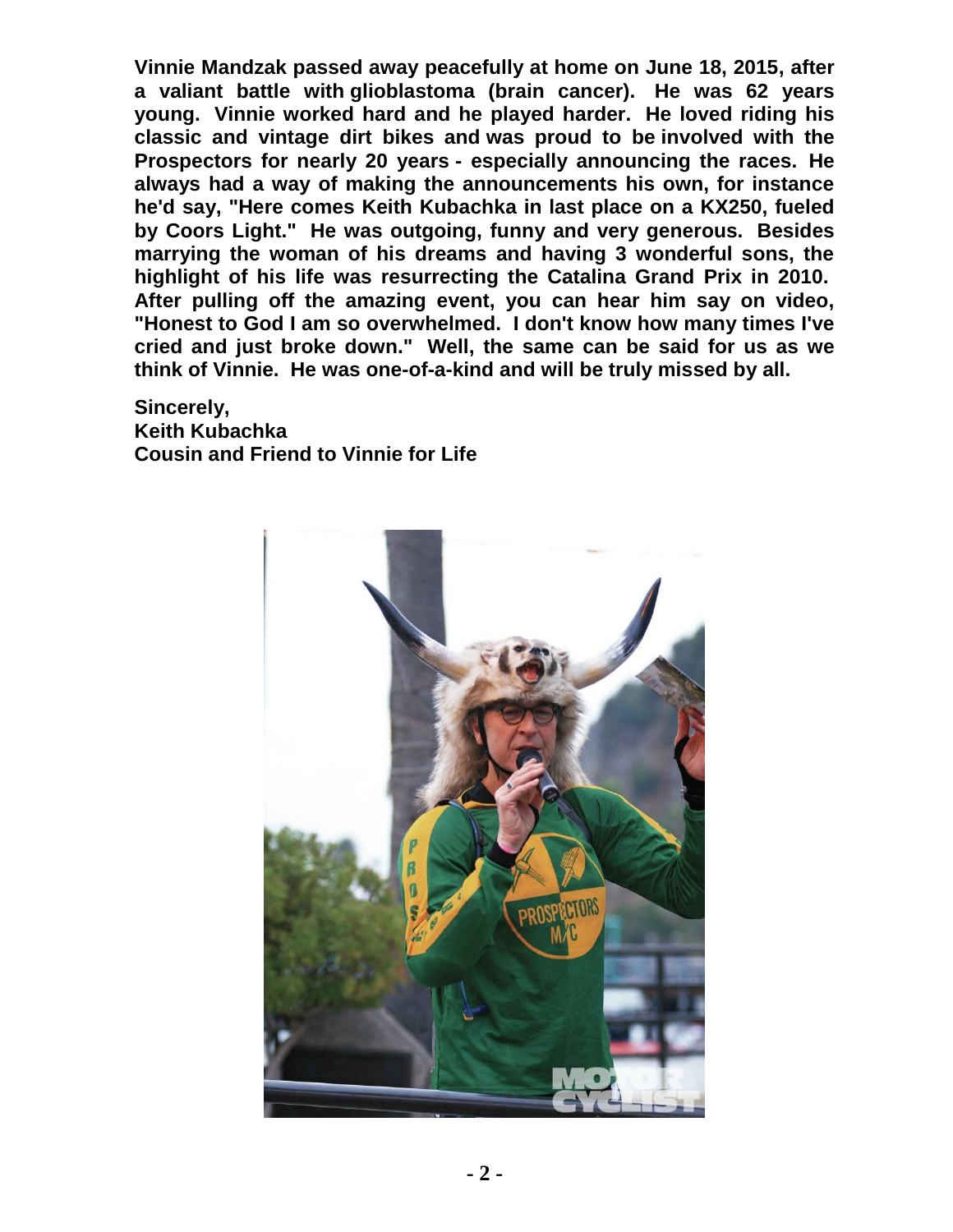**VINNIE: We are trying to get this newsletter mailed-out as quickly as possible so that everyone has the information. Most of you already know the following times and places because we emailed it to everyone on June 23.** 

**Memorial: Thursday, July 9 at 3:00 pm St. James Catholic Church 415 Vincent Street Redondo Beach, CA 90277** 

**Reception Immediately Following:** 

**La Venta Inn 796 Vía Del Monte Palos Verdes Estates, CA 90274**

**Please RSVP to April Kubachka (Keith's wife, cousin of Vinnie)** [akubby2002@aol.com](mailto:akubby2002@aol.com)



**Vinnie on his Vintage Maico**

**CLUB MEETINGS: Our next two meetings will be Tuesday evening, August 4 and September 1, at Kurt's Clubhouse, 4100 Stevely Avenue, Lakewood CA 90713. Next club newsletter will be mailed September 9 and will include basic info about our GP, which will be held October 31 and November 1 this year.**

**HERO POINTS: Bud Goosen sent us a nice postage donation and we thank him for that.**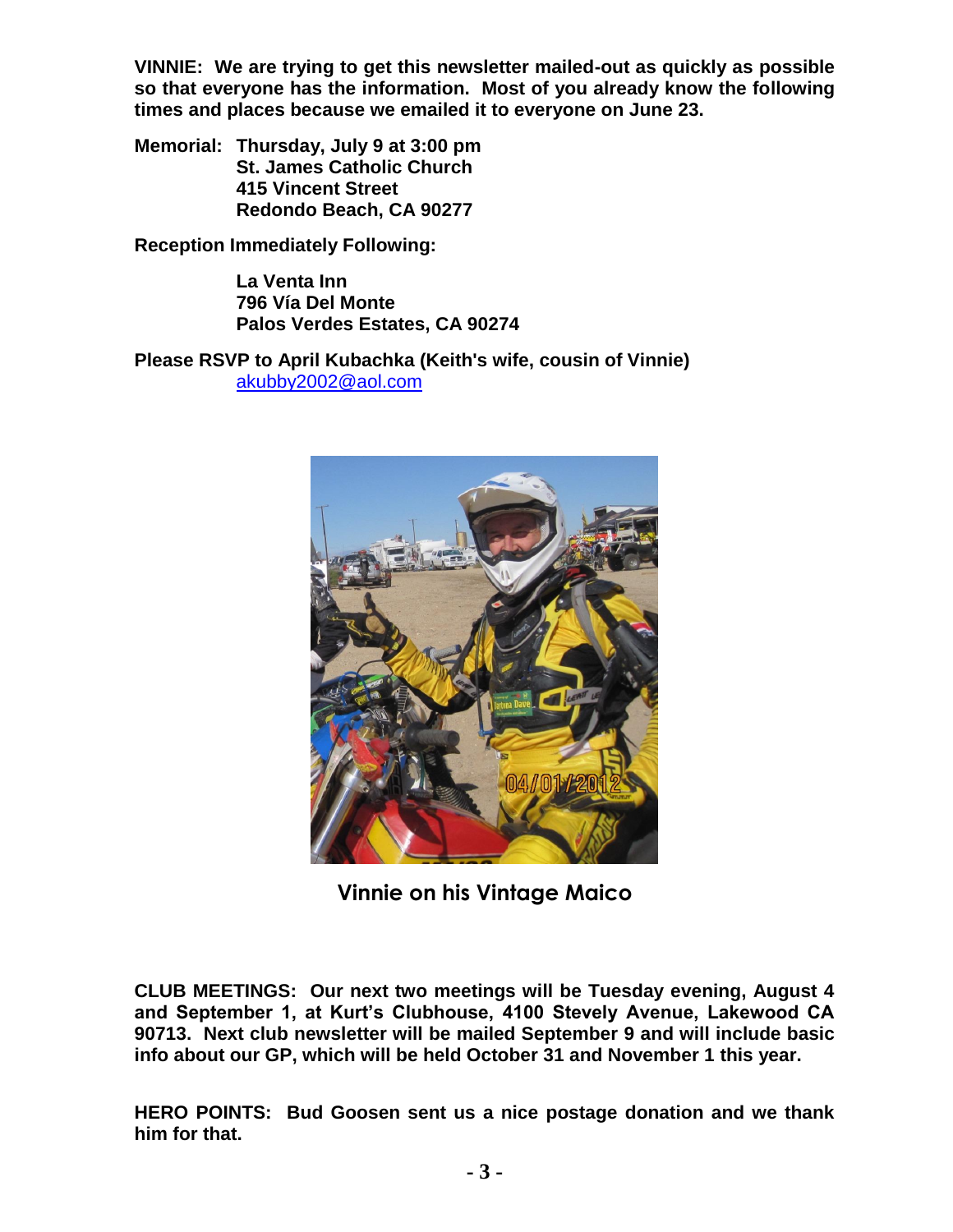**MOTOCROSS: Quail Canyon! Sunday, July 19th!** 

**As you know, we are hosting Round 4 of the motocross series on July 19th at Quail Canyon. Please be in attendance to help us host this event - we will need caution flaggers and also a few people who can write quickly and accurately for the Lap Sheet Scoring Crew. Also be sure to read the enclosed letter from President Steve.** 

**Practice! If you want to ride the motocross track Saturday all you have to do is pay \$5 to the State Parks ranger at the gate on your way in - this is a deal compared to other motocross tracks that typically charge \$25. Racing on Sunday - this is motocross and anybody can race, all you need is an AMA card (usually available for purchase or renewal at sign-up). 1-800-AMA-JOIN** 

**Club Dinner Saturday evening! No details at this time but perhaps there will be an evite from Anna that sheds some light on this.** 

**SHAMROCKS GP: May 2 and 3 at Buffalo Bills, Primm, Nevada.** 

**Race 2, Saturday:** 

| <b>Jamie Trulove</b><br><b>Hana Hintz</b><br><b>Bill Beard</b><br><b>Butch Nelson</b> | 8 <sup>th</sup> Woman Expert<br>3 <sup>rd</sup> Woman Intermediate<br>8 <sup>th</sup> Masters Expert<br>14 <sup>th</sup> Masters Expert |
|---------------------------------------------------------------------------------------|-----------------------------------------------------------------------------------------------------------------------------------------|
| Race 3, Saturday:                                                                     |                                                                                                                                         |
| <b>Nathaniel Jandra</b><br><b>Clayton Cummins</b>                                     | 2 <sup>nd</sup> Vet Open Beginner<br>3 <sup>rd</sup> Vet Open Beginner                                                                  |
| Race 4, Saturday:                                                                     |                                                                                                                                         |
| <b>Ray Jandra</b>                                                                     | 12 <sup>th</sup> Magnum Open Expert                                                                                                     |
| (plus 1 Prospector DNF)                                                               |                                                                                                                                         |
| Race 7, Saturday:                                                                     |                                                                                                                                         |
| <b>Logan Tweet</b>                                                                    | 2 <sup>nd</sup> WCGP 200 Intermediate                                                                                                   |
| Race 13, Sunday:                                                                      |                                                                                                                                         |
| <b>Hayden Hintz</b>                                                                   | $1st$ 200 Novice                                                                                                                        |
| Race 14, Sunday:                                                                      |                                                                                                                                         |
| <b>Logan Tweet</b>                                                                    | 5 <sup>th</sup> 200 Expert                                                                                                              |